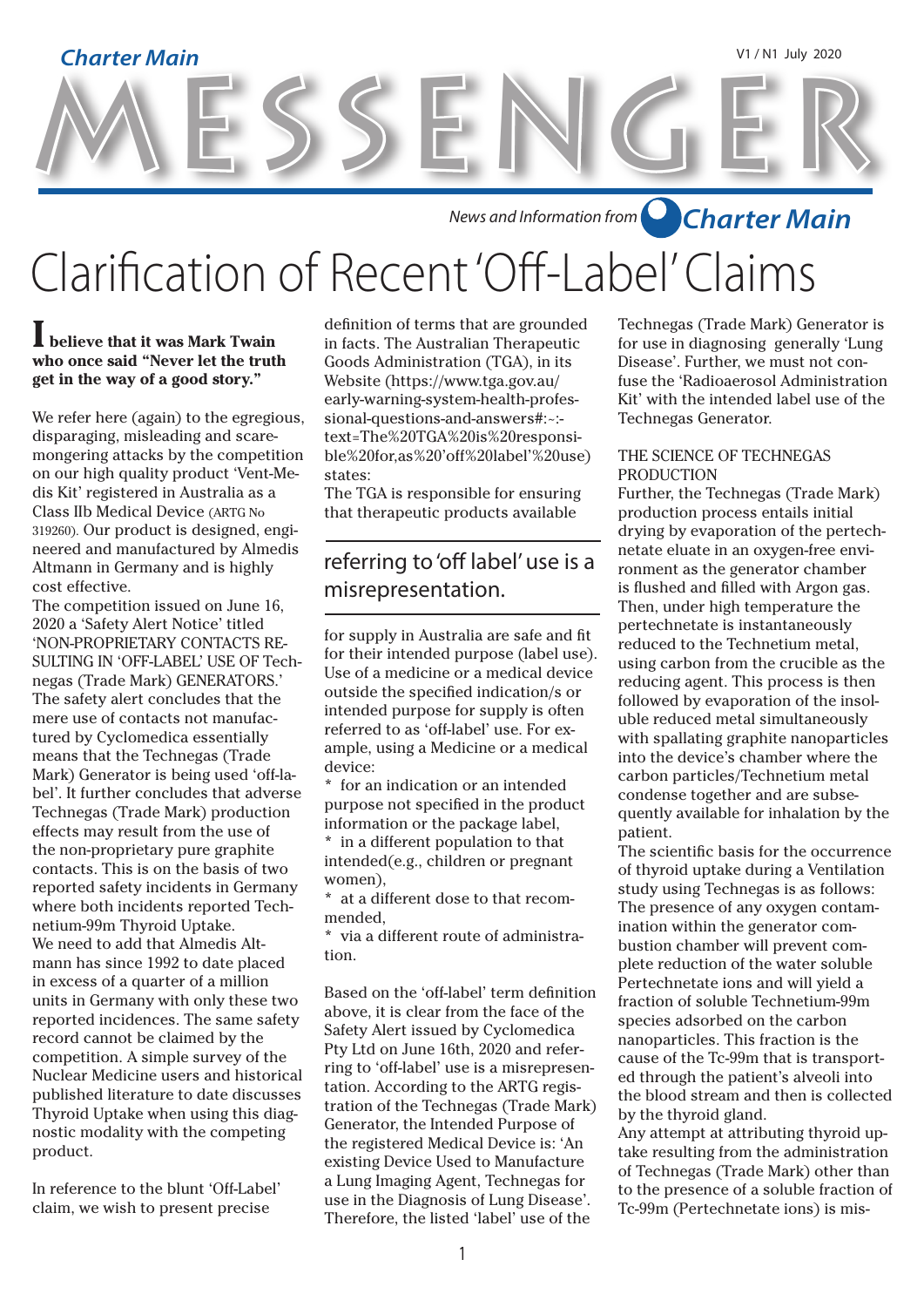leading and not based on science.

#### SOME RELEVANT HISTORY

Adding a bit of relevant history to this letter of information, the original Cyclomedica contacts were individually and manually made of cast gunmetal. They were machined to the required profile to fit the pedestal. This was an expensive process and so, they were retrieved from the customers and recycled to save costs. Brass was chosen because it was cheaper. On a service trip to Germany in the nineties, it was discovered that solid carbon crucibles and contacts were manufactured and distributed by Altmann & Partner GmbH, the predecessor company of almedis Altmann GmbH. These were produced by a highly qualified German manufacturer who analysed and verified their quality and consistency. They were brought back to Australia, analysed and tested and found to work with equal efficiency to the Tetley version. The solid, high-purity carbon contacts used today in the Charter Main vent-medis kits are the same quality and consistency as the original ones, quality controlled, validated and sold as a spare part, certified compliant by Almedis. During all of this time, since the nineties, there has never been any verifiable complaints of inferior image quality, which is surely the ultimate objective of performing the Ventilation scan.

Also, in the nineties again, when converting Technegas generators to conform to the accepted standard, it was discovered that state of the art HEPA filters were being used in the German Almedis purging and delivery filters as compared to resin-impregnated lambs-wool used by Vita Life. These, once again, were tested and validated and shown to be ideal.

#### THE FACTS

The only 'material' difference between the Cyclomedica contacts and the Almedis contacts is that there is no brass in the Almedis contacts. It is the carbon which is the critical element in the process of generating Technegas NOT the brass and to suggest otherwise is an attempt at creating an alternate reality.

And it is equally important that the crucibles can be heated to 2,750C within a very short rise-time of about 1 second. Almedis submitted actual service records to the TGA from its German customers which demonstrated a rise-time of less than 0.9 seconds thereby verifying that the solid carbon contacts were compatible with the Technegas generator. The contacts are very robust and up to 500 burns have been reported though it is still recommended that the 50 burn cycle be adhered to. It should also be noted that the Technegas generator only confirms a successful Burn-Process if the required Full-Burn Temperature is reached within a maximum of 2.5 seconds. If not, the generator provides an error message and ceases functioning. With the Almedis carbon contacts and large crucibles a rise-time of less than 1 second is achieved and remains within the generator specifications. In short, wrong contact would not be accepted by the device.

#### **SUMMARY**

So, let's all take a Bex, consider this rationally and think it through logically:

 1. Technegas is trapped in the surfactant of the alveolus and does NOT cross into the circulation; the very premise of why a Ventilation image is done followed by a Perfusion image. The counts acquired in the Ventilation scan are ventilation counts and the counts acquired in the Perfusion scan are Perfusion counts and there are no Ventilation counts adding to the Perfusion counts.

 2. There is no thyroid imaging since no Technegas gets to the thyroid via the circulation. (A different story if the patient is swallowing mucous).

 3. Free pertechnetate readily crosses from the alveolus into the circulation and can thereby travel to the thyroid and if the field of view is large enough the thyroid will be imaged.

 4. Stomach uptake can also be seen in some cases. This is largely due to Technegas being swallowed with mucous and ending up in the stomach. This can be prevented by proper patient instruction, drinking water prior to the exam and trying not to swallow during the exam.

 5. How do you get free pertechnetate during the generation of Technegas?

 6. Refer to Cyclomedica's User Manual for possibilities.

 7. But in essence, free pertechnetate can be generated by:

 i) Overfilling the 0.14 µl crucible. Excess Tc-99m could be blown off the crucible and not be heated to 2,750C in the burn resulting in free pertechnetate

 ii) The burn is carried out in an atmosphere that contains as little as 3% oxygen. Again this can result in the production of Pertechnegas and thyroid imaging will be seen

 iii) Old or damaged hoses and regulators

 iv) 'Contaminated' Argon bottles v) Improper attention to 'wetting' the crucible and ensuring the crucible if filled 'concave' PRIOR to generating Technegas. Drying out and overfilling WILL result in free pertechnetate and low Technegas yield

 vi) Too low a simmer temperature to completely dry the large crucible (proper adjustment of the device is important when using larger crucibles)

 8. So, IT IS FREE pertechnetate which causes thyroid uptake NOT the carbon in the crucible, NOT the carbon in the contacts, NOT the arbitrary introduction of brass to the contacts.

 9. Thyroid uptake is the result of an imperfect burn which occurs for whatever reason and IS NOT THE RESULT of the quality, consistency or metal configuration of the contacts used in the production process.

We at Charter Main hope that this FACTUAL information would be considered by you when reading the conflicting and frankly erroneous information being circulated by ill-informed individuals who have no understanding of the processes which leads to the successful production of Technegas. With over 150 years of combined experience selling and marketing Technegas throughout the world, we at Charter Main, with the support, cooperation and research capabilities of our International partners, feel well qualified to provide this important information.

### *Your Charter Main Support Team*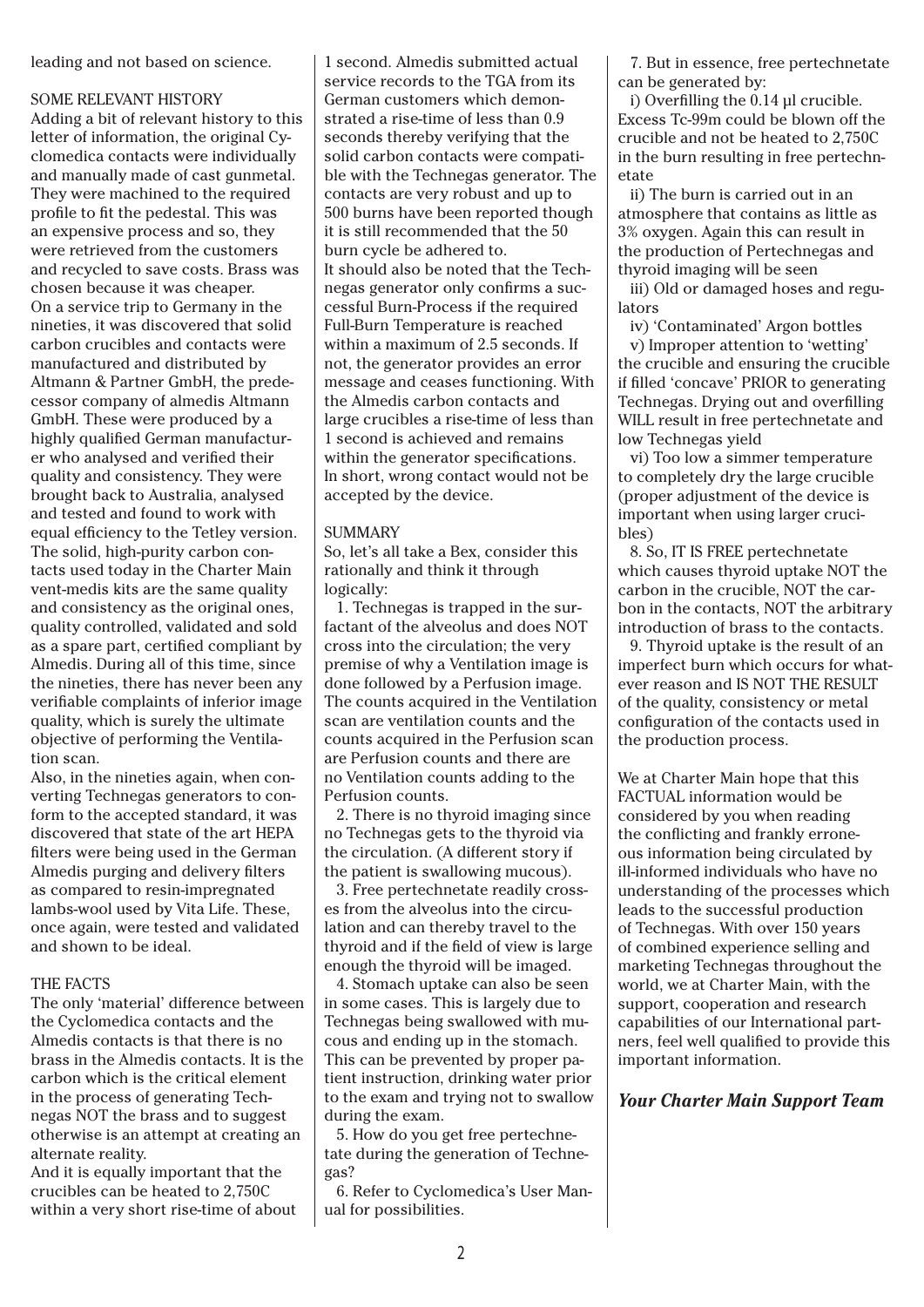## A *Good News* story. Medical Consumables that are both Quality and Cost-effective.

Charter Main is a newly created medical device company established to provide consumables for the safe and efficient delivery of Technegas from a Technegas generator into your patient for a V/P S.P.E.C.T. lung scintigraphy scan. Charter Main can also provide your servicing needs on the Technegas generator and supply masks, and spare crucibles.

While the company is new, its support team is not, having over 150 years of global experience in servicing, maintaining, commissioning, decommissioning, training and repairing Technegas and TechnegasPlus generators.

The consumables work in the same way as those of the competitor. C.E. marked and fully approved by the responsible Australian regulatory authority, (ARTG No. 319260) for the efficient, safe and optimal generation and delivery of Technegas into a patients' lungs. Charter Main, however, offers a fully registered crucible with 0.3µl bowl capacity which is very convenient on low-activity days reducing the number of simmers required to achieve the activity desired for delivery to your patient.

Additionally, the generator can be efficiently serviced and maintained by our expert service engineers with over 35 years of experience, and its operating life cycle extended through routine servicing and regular attention to maintenance issues.

## **Current support for Charter Main's products and services include public and private hospitals in Victoria, N.S.W., Queensland and W.A. Testimonials as to reliability, equivalence, efficacy and cost-effectiveness can be provided upon request.**

Visit the vent-medis web-site: https://www.vent-medis.com for further information and product updates.

So:

- 1. Discuss a cheaper, cost-effective service contract which will deliver all you expect from a service contract and is provided by our experienced team.
- 2. Prolong the life of your generator through expert servicing and maintenance.
- 3. Purchase your consumables at a significantly reduced cost per box saving your department money.

*Your Charter Main Support Team*